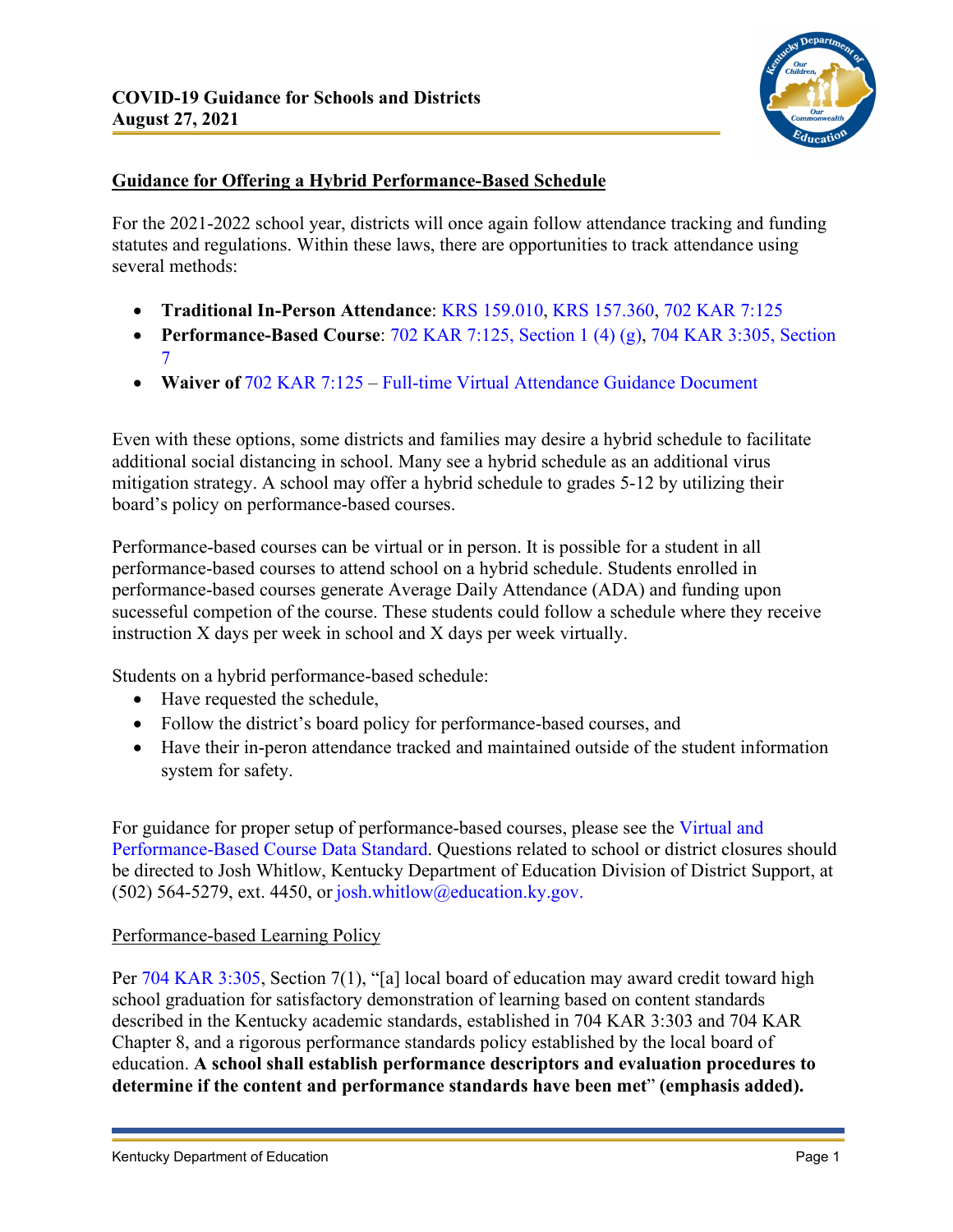

## Additionally, Section 7(2) states "**[a] local board of education shall award credit toward high school graduation based on**:

(a) A standards-based Carnegie unit credit that shall consist of at least 120 hours of instructional time in one (1) subject; or

(b) A performance-based credit based on standards, regardless of the number of instructional hours in one (1) subject," **(emphasis added).**

Thus, districts and schools must ensure that each student's educational program includes the minimum content as specified in the [Kentucky Academic Standards](https://education.ky.gov/curriculum/standards/kyacadstand/Pages/default.aspx) and/or Career and Technical Education Programs of Study. Additional guidance, including required components, can be found on the [KDE performance-based credit webpage.](https://education.ky.gov/educational/AL/pbc/Pages/default.aspx)

Districts may request a waiver to specific sections of the Pupil Attendance Regulation to allow for students (K-12) who are enrolled full-time in a virtual school, program or academy to be counted in attendance for the 2021-2022 school year.

This waiver request will allow districts to count students enrolled full-time in a virtual school to be considered "in-attendance" for purposes of recording daily attendance. Districts will continue to have the traditional "performance-based" virtual option for grades 5-12 through [704 KAR](https://apps.legislature.ky.gov/law/kar/704/003/305.pdf)  [3:305 \(7\)](https://apps.legislature.ky.gov/law/kar/704/003/305.pdf) should they choose not to apply for the waiver.

Since 704 KAR 3:305 does not permit performance-based courses in kindergarten through grade four, the [Pupil Attendance Regulation Waiver](https://education.ky.gov/school/diglrn/Pages/Kentucky-Virtual-Course-Providers.aspx) becomes necessary if the district plans to offer a K-4 full-time virtual opportunity to students and families for school year 2021-2022. Districts can apply this waiver to just K-4 students, but can include other grade levels in their full-time enrolled school, program or academy as long as waiver [assurances](https://education.ky.gov/districts/tech/Documents/Administrative%20Regulation%20Waiver%20-%20Pupil%20Attendance.pdf) are met.

## Instructional Implications of Hybrid Learning

Hybrid and blended learning experiences shall have teachers and other staff assigned to support and provide instruction aligned to the grade-level expectations established in the *Kentucky Academic Standards* (KAS), including the selection, vetting and usage of high-quality instructional resources aligned to the KAS and grade-level appropriate work. The use of standards-aligned, high-quality instructional resources and curriculum also is assured via the annual superintendent assurance regarding the [Kentucky Digital Learning Guidelines.](https://education.ky.gov/districts/tech/Documents/KYDLG.pdf) Schools and districts shall maintain evidence of having systemic formative assessment processes in place to:

(1) Accurately measure student progress on grade-level standards for students in a hybrid and/or blended learning environment; and

(2) Support students needing accelerated learning on grade-level standards within Tier 1 universal instruction as well as those students who need more targeted Tier 2 and Tier 3 interventions and supports.